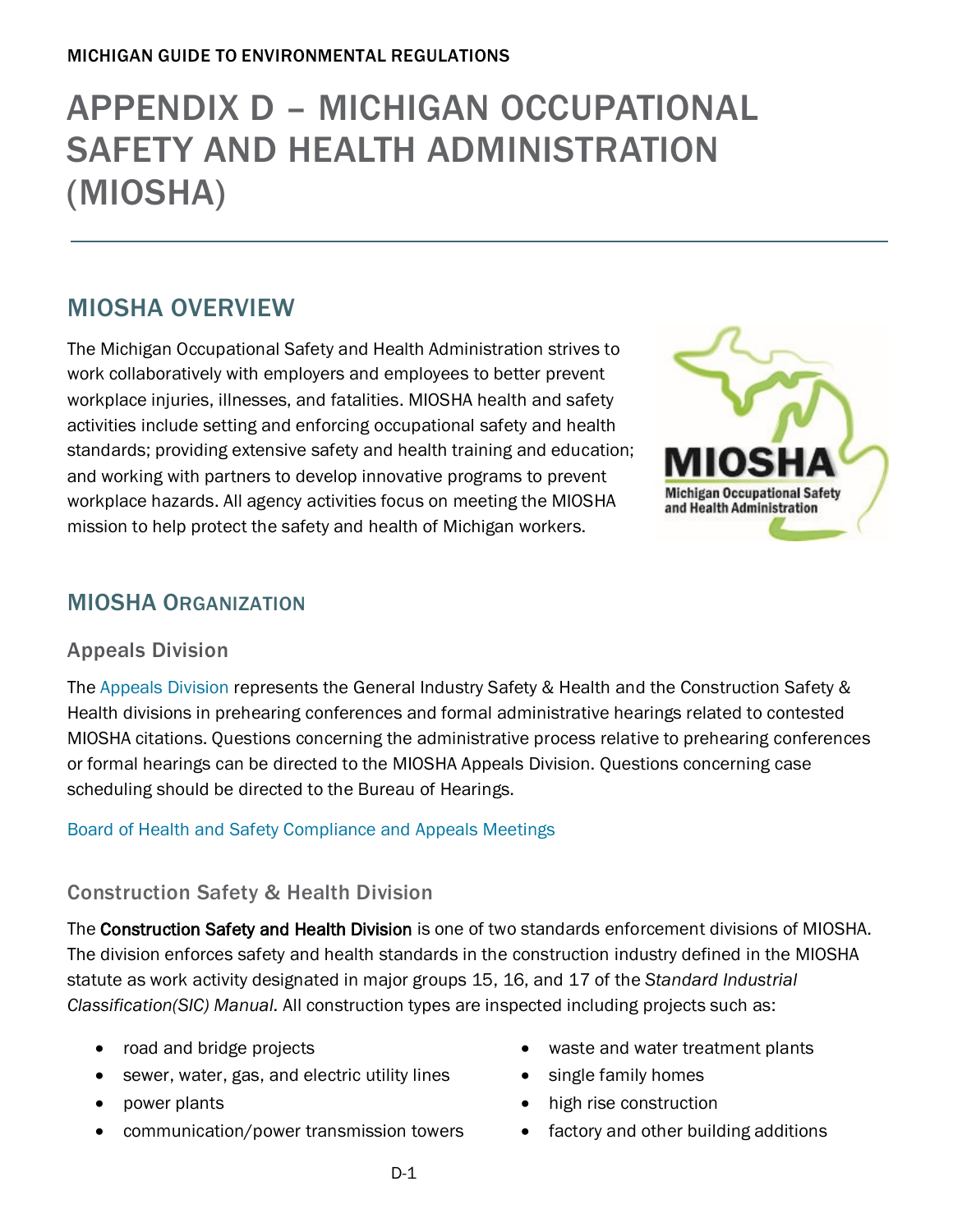Construction standards apply when the type of work being done is construction work designated by one of the above SIC groups. For example, a general industry employer who has most employees engaged in a manufacturing operation must comply with the MIOSHA general industry standards applicable to the manufacturing processes. However, if several of the general industry employer's workers are, for example, pouring a concrete press pit or performing electrical work, the MIOSHA Construction Safety Standards applicable to the concrete or electrical work must be followed.

In a similar way, a municipal employer may have employees performing work covered by General Industry Standards such as trimming trees or collecting trash and may assign the same employees to later perform work covered by the Construction Standards such as repair a water line or grade gravel shoulders. Again, it is the type of work being done that determines which standard is applicable.

The Construction Safety and Health Division addresses safety hazards such as fall, electrical, excavation and other types of physical hazards, as well as occupational exposure of Michigan construction workers to substances or work conditions such as air contaminants, noise, ergonomic hazards, bloodborne pathogens, and ionizing and non-ionizing radiation. The division is also responsible for enforcing MIOSHA rules that contain control measures used to reduce employee exposure to such substances/work conditions, including engineering controls (e.g., industrial ventilation, enclosures, etc.), administrative controls (e.g., employee rotation, hazard communication, housekeeping, etc.), and personal protective equipment (e.g., gloves, hard hats, eye protection, respiratory protection, hearing protection, chemical protective clothing, etc.).

The Construction Safety and Health Division also administers the [Asbestos Program,](https://www.michigan.gov/leo/0,5863,7-336-94422_11407_15333_15369---,00.html) which licenses asbestos abatement contractors, accredits asbestos abatement workers and enforces MIOSHA asbestos standards in both construction and general industry.

## Consultation Education & Training Division

The [Consultation Education and](http://www.michigan.gov/cetrca) Training (CET) Division services are provided throughout the state by an in-house staff of professional occupational safety consultants, occupational safety specialists, and industrial hygienists. The staff in the CET Division are non-enforcement personnel. These consultants and specialists are located throughout Michigan and collectively they serve the employers and the employees in all 83 Michigan counties. [View the Consultant Directory \(CET #0106w\).](http://www.michigan.gov/documents/cis/wsh_cet0106w_188214_7.doc)

CET services are funded through a special Michigan worker's disability compensation levy assessment that provides CET restricted use funding. This funding is also supplemented by federal funds. No Michigan general fund money is used to provide CET services. The majority of CET services are provided to Michigan employers or employees at no additional cost beyond the levy assessment. Co-sponsors of CET public seminars may charge a nominal fee to cover the costs of equipment rental, room rental, and lunch/refreshment charges.

Consultation Education and Training P.O. Box 30643, Lansing, MI 48909-8143 Ph: 517-284-7720 | [Michigan.gov/CET](http://www.michigan.gov/CET)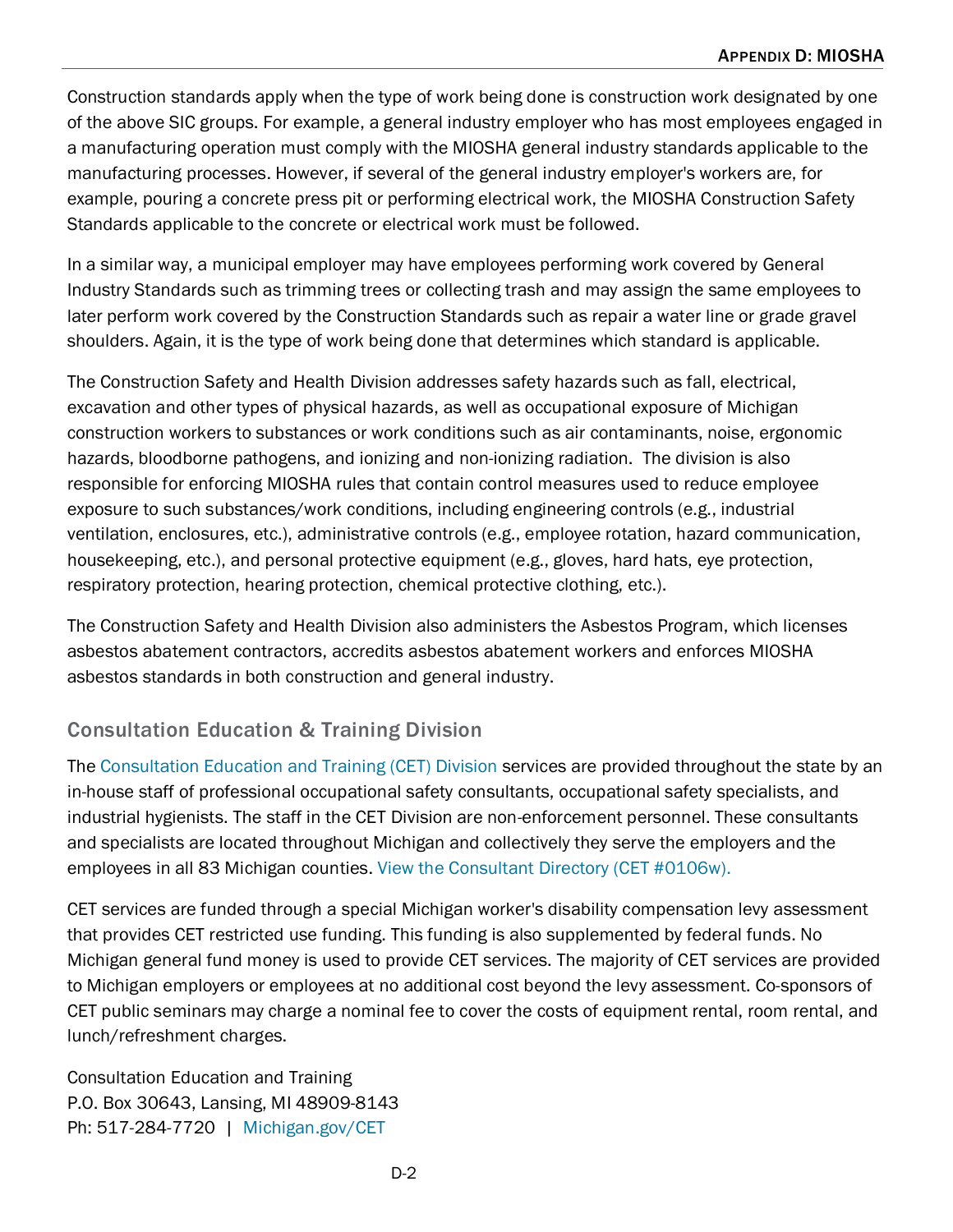## Employee Discrimination Section

The [Employee Discrimination](https://www.michigan.gov/leo/0,5863,7-336-94422_11407_15349-37854--,00.html) Section (EDS) provides protection through investigations of complaints by workers who have been allegedly discriminated against for exercising rights under the Michigan Occupational Safety and Health Act, [Act 154 of Public Acts of 1974,](https://www.legislature.mi.gov/(S(g1chdyelhkhcsr55245brtaa))/documents/mcl/pdf/mcl-Act-154-of-1974.pdf) as amended, (Section 65) commonly referred to as MIOSHA.

Section 65 of MIOSHA, states that an employer shall not discriminate against an employee for exercising his or her rights. Employees shall not be discriminated against for reporting or voicing an unsafe or unhealthy work condition; or assisting a MIOSHA representative during an inspection/ investigation; or for refusing to work when confronted with an imminent danger that could cause death, injuries resulting in permanent disabilities, or illnesses that are chronic or irreversible.

If an employee feels his or her rights have been violated under MIOSHA, the employee may file a discrimination complaint with the Employee Discrimination Section within 30 days of the date of occurrence/incident. Call the MIOSHA Employee Discrimination Section at 313-456-3109 or write to:

MIOSHA Employee Discrimination Section Cadillac Place 3026 W. Grand Boulevard, 9th Floor, Suite 450 Detroit, MI 48202

Printable [discrimination complaint form.](http://www.michigan.gov/documents/CIS_WSH_MIOSHA_Discrimination_Compaint_74429_7.pdf)

## General Industry Safety & Health Division

The [General Industry Safety and](https://www.michigan.gov/leo/0,5863,7-336-94422_11407_15349-37856--,00.html) Health Division conducts inspections and investigations in places of employment within the state of Michigan. This includes both public sector employers and private employers. The division responds to complaints from employees or their representatives, investigates accidents including fatalities and catastrophes, and responds to referrals of unsafe or unhealthy conditions from other agencies.

The division addresses the occupational exposure of Michigan's employees to substances of work conditions such as air contaminants, noise, ergonomic hazards, bloodborne pathogens, and ionizing and nonionizing radiation. It is also responsible for enforcing MIOSHA rules that contain control measures used to reduce employee exposure to such substances/work conditions, including engineering controls (e.g., industrial ventilation, enclosures, etc.), administrative controls (e.g., employee rotation, hazard communication, housekeeping, etc.), and personal protective equipment (e.g., respiratory protection, hearing protection chemical protective clothing, etc.).

The division also conducts unannounced inspections at facilities throughout the state in accordance with current priority inspection guidelines.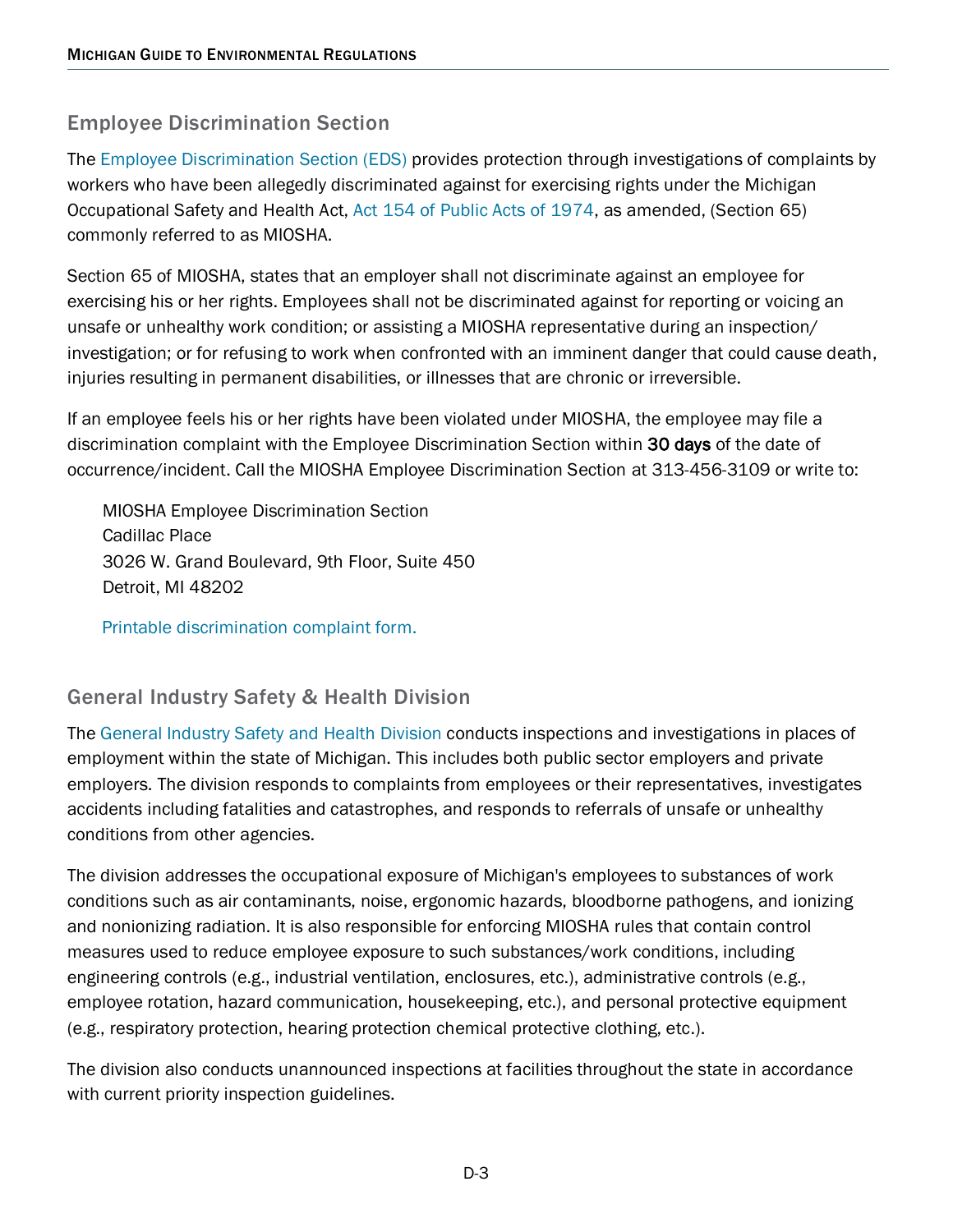## Technical Services Division

The [Technical Services Division \(TSD\)](https://www.michigan.gov/leo/0,5863,7-336-94422_11407_15349-87526--,00.html) is responsible for a variety of services to MIOSHA staff and clients. TSD staff prepare and administer most of the grants and contracts related to the federal programs that MIOSHA supports and monitor budget activity. Program areas include:

- The [Laboratory and Equipment Services Section](http://www.michigan.gov/less) (LESS) includes an industrial hygiene laboratory, which is accredited by the American Industrial Hygiene Association, for analysis of air and material samples for occupational exposure to air and physical contaminants. LESS also includes an instrument calibration and maintenance program for providing field instrumentation to MIOSHA industrial hygienists and safety officers to assess exposure to chemical and physical hazards in the workplace.
- The Management Information Systems Section (MISS) is responsible for compilation of accurate and timely injury and illness data, provides information to MIOSHA clients about recordkeeping requirements, prepares statistical information and reports to programs about enforcement activities, monitors data related to MIOSHA strategic planning activities, and provides computer and software support to other MIOSHA programs.
- The [Standards and FOIA](http://www.michigan.gov/mioshastandards) Section is responsible for:
	- $\circ$  Coordination of the promulgation of Michigan occupational safety and health standards through the appointment of advisory committees to assist with the development of standards, providing access to MIOSHA standards electronically and through distribution of single copies and sets of paper standards, and maintaining a collection for viewing of the national reference standards that are referenced in MIOSHA standards.
	- o [Consultation Education and Training \(CET\) Grant Program](https://www.michigan.gov/leo/0,5863,7-336-78421_11407_15317_15346---,00.html) supplements staff activities by providing competitive grants to nonprofit organizations to provide training and education in emerging safety and health issues, to address particularly dangerous occupations, and to extend MIOSHA's impact through "train-the-trainer" projects, and to provide training and outreach too difficult to reach target groups.
	- Responding to Michigan Freedom of Information Act (FOIA) requests. As of August 14, 2019, ALL FOIA requests for MIOSHA, including the Radiation Safety Section, MUST be directed to the [MIOSHA Freedom of Information Act Coordinator](mailto:MIOSHAFOIARequest@michigan.gov) at 517-284-7740.
	- Developing/facilitating the MIOSHA Leadership Institute (MLI), which is an internal agency training program designed to strengthen the skill set of current supervisory staff, as well as develop emerging leaders.
- The [Radiation Safety Section](http://www.michigan.gov/lara/0,4601,7-154-61256_11407_35791---,00.html) (RSS) regulates radiation machines by registering and inspecting facilities utilizing radiation machines.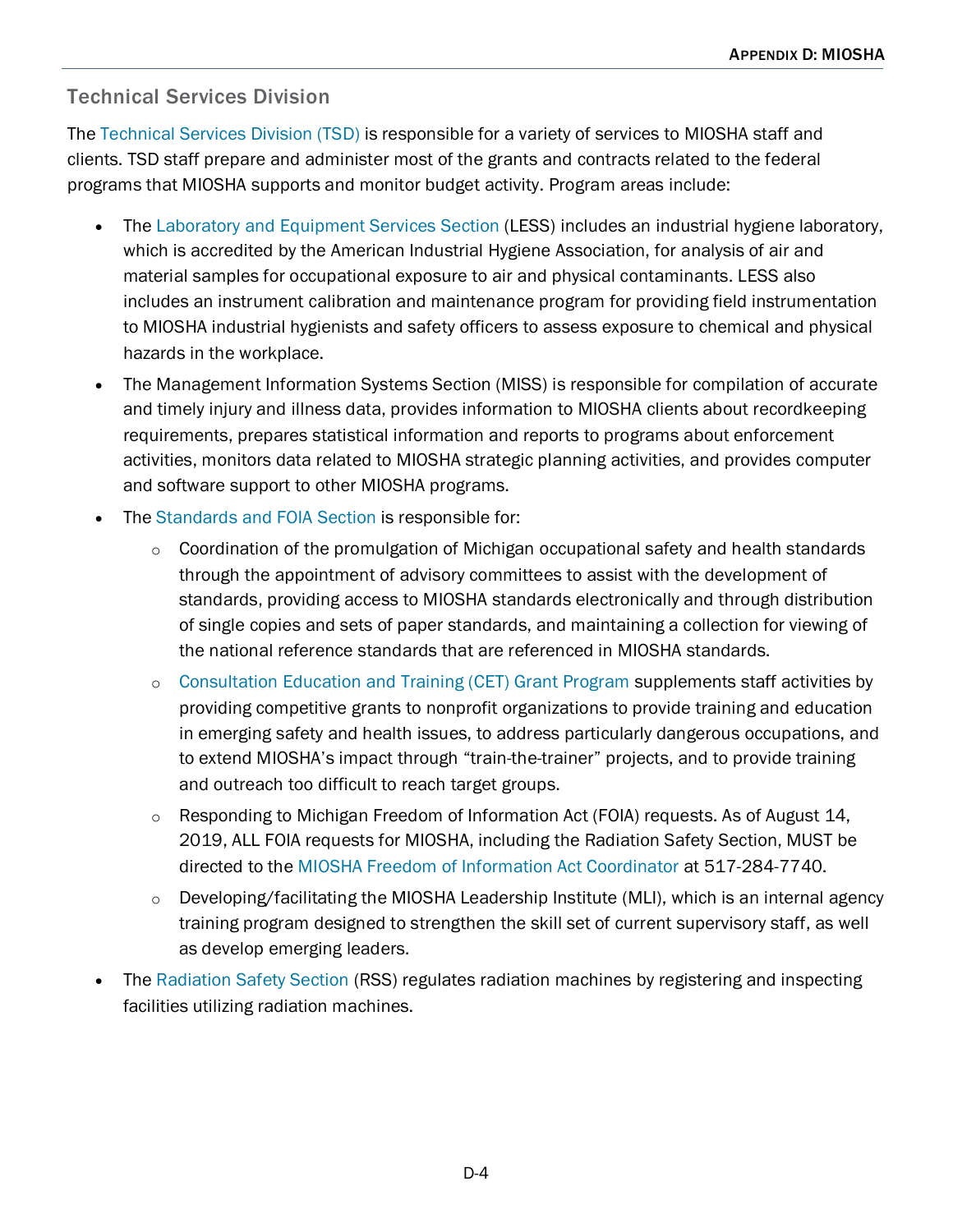## [ADMINISTRATIVE STANDARDS FOR ALL INDUSTRY](https://www.michigan.gov/leo/0,5863,7-336-78421_11407_15368-39919--,00.html)

All MIOSHA standards; administrative, agriculture operations, construction safety and health; and, general industry safety and health, are administrative rules. An administrative rule is a written regulation that has the effect of law. MIOSHA promulgates administrative rules under the authority of the Michigan [Administrative Procedures Act.](http://www.legislature.mi.gov/(S(wx40otjd1ofmox451sisgx55))/documents/mcl/pdf/mcl-306-1969-1.pdf) The administrative rules printed in the Michigan Administrative Code is the true and correct copy of all MIOSHA promulgated rules. The Office of Regulatory Reinvention provides the Michigan administrative code version of [all MIOSHA standards](https://dtmb.state.mi.us/ARS_Public/AdminCode/DeptBureauAdminCode?Department=Labor%20and%20Economic%20Opportunity%20&Bureau=MIOSHA) in electronic form free of charge on their internet website.

## HAZARD COMMUNICATION

The following resources and tools can be found at MIOSHA's Hazard Communication Standard (HCS)/Globally Harmonized System (GHS) of Classification and Labeling of Chemicals web site: [Michigan.gov/ghs.](http://www.michigan.gov/ghs)

## MIOSHA POSTING

The "MIOSHA Administrative Rules - [Part 13, Inspections and Investigations, Citations, and Proposed](http://www.michigan.gov/cis/0,1607,7-154-11407_15368_23453---,00.html)  [Penalties"](http://www.michigan.gov/cis/0,1607,7-154-11407_15368_23453---,00.html) requires all Michigan employers to have a copy of the poster ["Michigan Safety and Health](https://www.michigan.gov/documents/dleg/wsh_cet2010_273203_7.pdf)  [Protection on the Job"](https://www.michigan.gov/documents/dleg/wsh_cet2010_273203_7.pdf) (CET #2010) displayed in a conspicuous location. The poster must be located in an area accessible to all employees in the facility. More than one poster may be needed in larger facilities.

Commonly, this poster is found in areas where employees regularly visit (break rooms, cafeterias, etc.) and where other federal and state required postings are found.

## Additional Resources:

- [Hazard Communication Sample Plan \(CET-5530\)](http://www.michigan.gov/documents/lara/lara_miosha_cet5530_407050_7.pdf)
- Hazard Communication Aligning with the Globally Harmonized System of Classification and [Labeling of Chemicals \(CET-5531\)](http://www.michigan.gov/documents/lara/lara_miosha_cet5531_395944_7.doc)
- [MIOSHA Standards Affected by the New GHS/Hazard Communication Standard \(CET-5532\)](http://www.michigan.gov/documents/lara/lara_miosha_cet5532_409584_7.doc)
- [MIOSHA Regulated Area Signs Affected by the New GHS/Hazard Communication Standard](http://www.michigan.gov/documents/lara/lara_miosha_cet5533_409585_7.doc)  [\(CET-5533\)](http://www.michigan.gov/documents/lara/lara_miosha_cet5533_409585_7.doc)
- [Revised 2012 Hazard Communication Standard FAQs \(CET-0186\)](http://www.michigan.gov/documents/lara/lara_miosha_cet0186_417311_7.doc)
- [Right-to-Know Hazard Communication Compliance Guide \(SP-22\)](http://www.michigan.gov/documents/lara/lara_miosha_cetsp22_379146_7.doc)
- [Safety Data Sheet \(SDS\) Location Poster \(CET-2105\)](http://www.michigan.gov/documents/dleg/wsh_cet2105_219990_7.pdf)
- [New/Revised Safety Data Sheet \(SDS\) Poster \(CET-2106\)](http://www.michigan.gov/documents/dleg/wsh_cet2106_219991_7.pdf)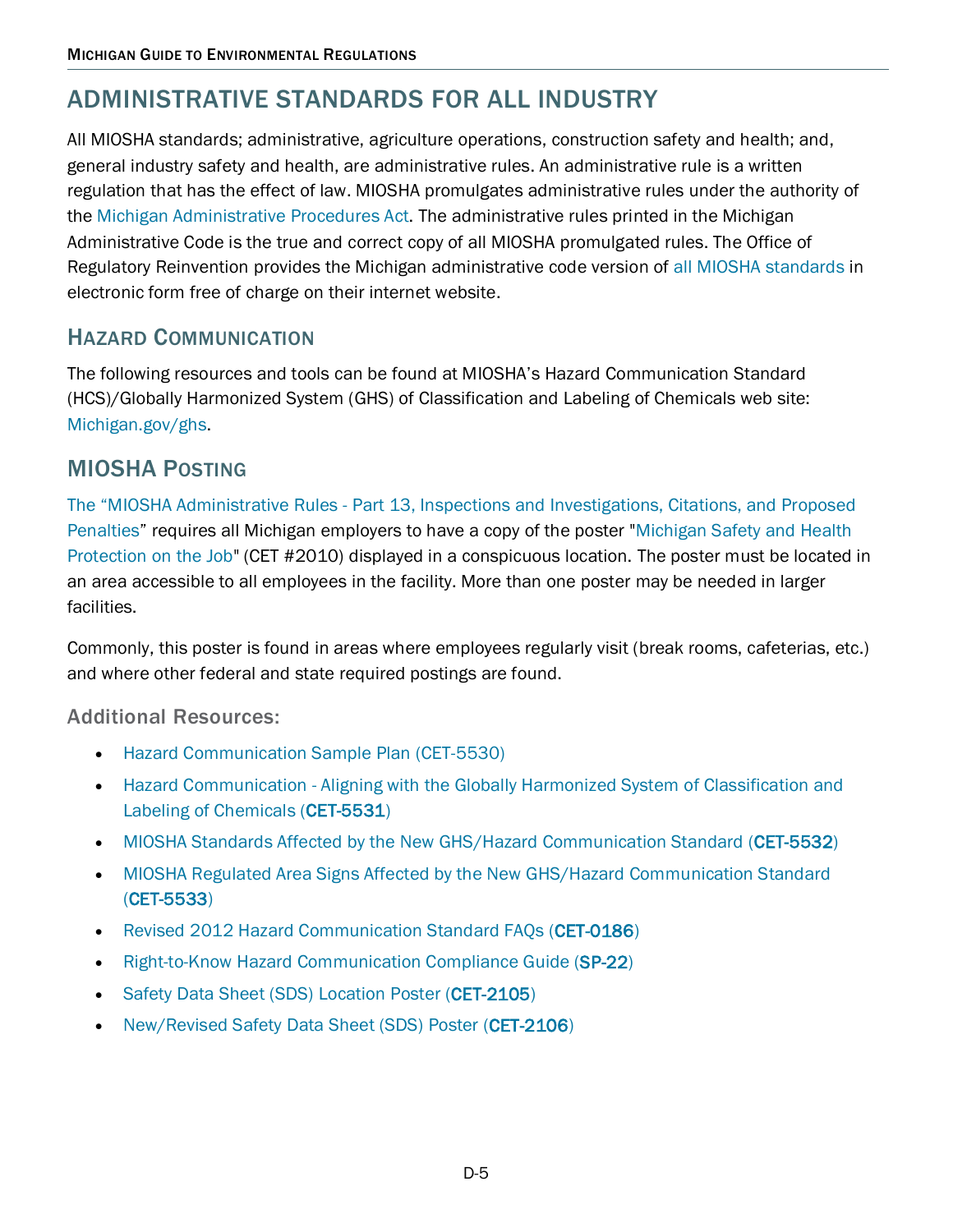#### OSHA Tools:

- [Safety & Health Topics Page: Hazard Communication](https://www.osha.gov/dsg/hazcom/index.html)
- [OSHA Wallet Card](https://www.osha.gov/Publications/OSHA3658.pdf)
- OSHA Brief [Hazard Communication Standard: Labels & Pictograms](http://www.osha.gov/Publications/OSHA3636.pdf)
- OSHA Fact Sheet [Training Requirements for the Revised Hazard Communication Standard](http://www.osha.gov/Publications/OSHA3642.pdf) (December 2013)
- [Interim Guidance on Enforcement of the Revised Hazard Communication Standard](http://www.michigan.gov/documents/lara/lara_miosha_osha_hazcom_memo_443250_7.pdf) (December 2013)
- OSHA Publication 3695 [Hazard Communication: Small Entity Compliance Guide for Employers](https://www.osha.gov/Publications/OSHA3695.pdf)  [That Use Hazardous Chemicals](https://www.osha.gov/Publications/OSHA3695.pdf) (March 2014)
- OSHA Publication FS-3696 [Steps to an Effective Hazardous Communication Program for](https://www.osha.gov/Publications/OSHA3696.pdf)  [Employers That Use Hazardous Chemicals](https://www.osha.gov/Publications/OSHA3696.pdf) (March 2014)
- OSHA Instruction [Inspection Procedures for the Hazard Communication Standard \(HCS 2012\),](https://www.osha.gov/OshDoc/Directive_pdf/CPL_02-02-079.pdf)  [\(July 2015\)](https://www.osha.gov/OshDoc/Directive_pdf/CPL_02-02-079.pdf)
- United Nations GHS [of Classification and Labeling of Chemicals Publications](http://www.unece.org/trans/danger/publi/ghs/ghs_welcome_e.html) (Past and current versions)

## MIOSHA [RECORDKEEPING](https://www.michigan.gov/leo/0,5863,7-336-78421_11407_30929---,00.html) AND REPORTING

#### Reporting Forms and Guidelines

- [Injury and Illness \(I&I\) Report Processing Instruction](https://adms.apps.lara.state.mi.us/File/ViewDmsDocument/12920)
- [Using the MIOSHA Employee Injury/Illness Incident Report Form](https://www.michigan.gov/leo/0,5863,7-336-78421_11407_30929-363609--,00.html)
- [Employee Injury/Illness Incident Report](https://forms.leo.state.mi.us/miosha-incident-report/)

[Recordkeeping Forms & Guidelines](https://www.michigan.gov/leo/0,5863,7-336-78421_11407_30929---,00.html#RECORD_FORMS_GUIDE)

- [Electronic Submission of Injury and Illness Data](https://www.osha.gov/recordkeeping/finalrule/index.html)
- [Part 11. Recording & Reporting of Occupational Injuries & Illnesses](https://www.michigan.gov/documents/CIS_WSH_part11ad_37844_7.pdf)
- MIOSHA Form 300A [Summary of Work-Related Injuries and Illnesses](https://www.michigan.gov/documents/CIS_WSH_form300A_33843_7.pdf)
- MIOSHA Form 300 [Log of Work-Related Injuries and Illnesses](https://www.michigan.gov/documents/CIS_WSH_form300_33842_7.pdf)
- MIOSHA Form 301 [Injury and Illness Incident Report](https://www.michigan.gov/documents/CIS_WSH_form301_33844_7.pdf)
- [Injury & Illness Recordkeeping Requirements for Temporary Workers Fact Sheet](https://www.michigan.gov/documents/lara/lara_miosha_cet0193_473459_7.doc)
- [Recording and Reporting of Occupational Injuries and Illnesses \(MIOSHA-STD-05-2\)](https://adms.apps.lara.state.mi.us/File/ViewDmsDocument/12956)
- [Injury/Illness Analysis and Cost Estimation \(HO-44\)](https://www.michigan.gov/documents/dleg/wsh_ho44_215130_7.xls)
- [MIOSHA Recordkeeping General Guide for Recording \(MISS-1\)](https://www.michigan.gov/documents/cis_wsh_miss1_107282_7.doc)
- [Occupational Disease Reporting](https://www.michigan.gov/documents/lara/lara_miosha_od_reporting_letter_instructions_402020_7.pdf)
- Online Forms: [Occupational Diseases](https://msu.co1.qualtrics.com/jfe/form/SV_bKqBqSDaIuVRTqR) and [Noise-Induced Hearing Loss](https://msu.co1.qualtrics.com/jfe/form/SV_d73YHgPw5eDrokR) (Work-Related)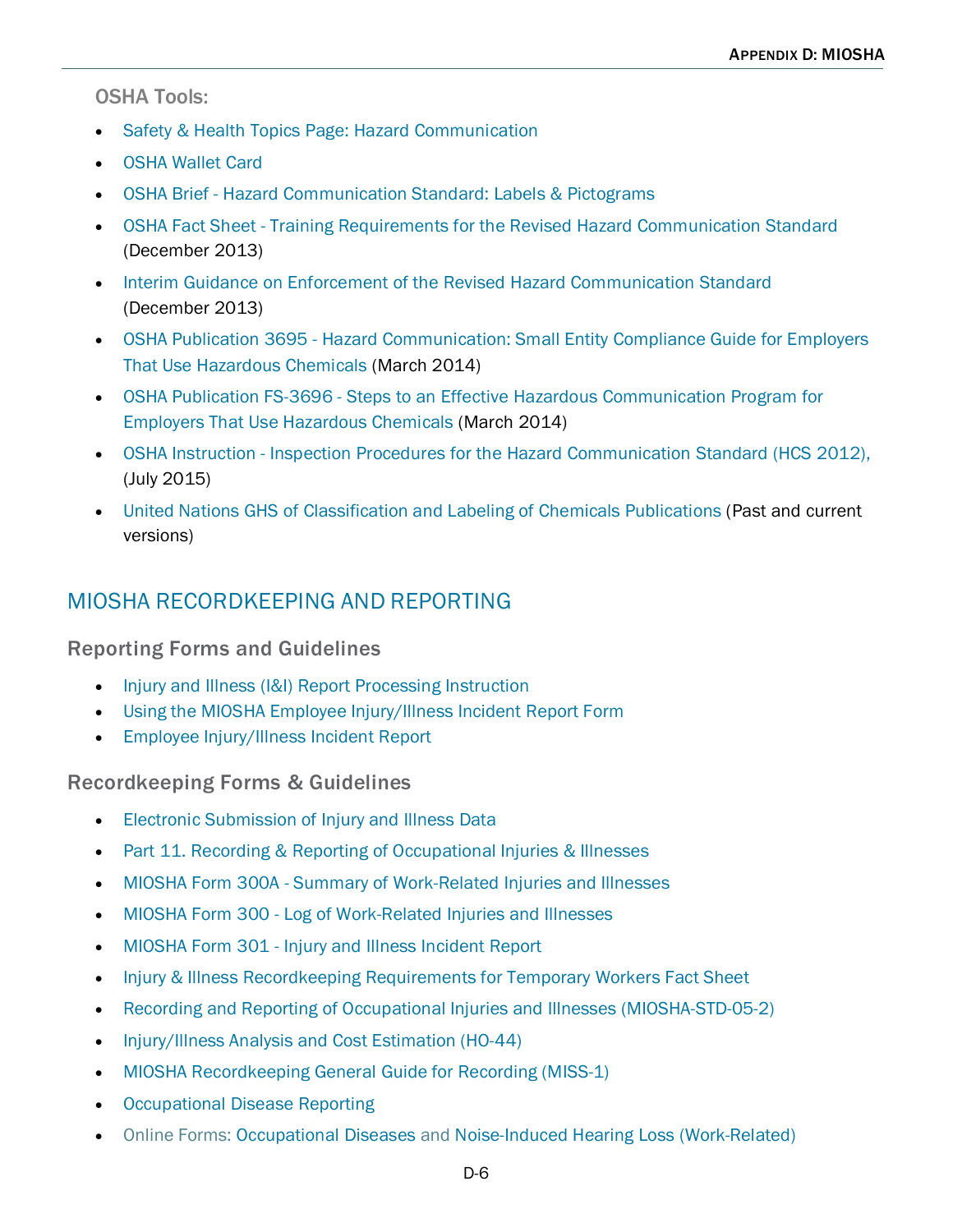## GENERAL INDUSTRY SAFETY AND HEALTH STANDARDS

## PERSONAL PROTECTIVE EQUIPMENT (PPE)

#### [Personal Protection Equipment for General Industry \(SP #16\)](http://www.michigan.gov/documents/dleg/deleg_wsh_cetsp16_336065_7.doc)

An employer must provide, at no expense to the employee, the initial issue of PPE and replacement equipment necessary due to reasonable wear and tear required, unless specifically indicated otherwise or other employer/employee agreement specifically requires employees to provide such equipment. An employee shall wear PPE when prescribed by the MIOSHA rules.

#### Head protection (Hard Hat):

- Class A hard hat shall be used where a hazard from falling or flying objects or particles or from other harmful contacts or exposures may be present.
- Physically altered, painted, or damaged hard hats shall not be worn.
- Wear hard hat brim forward.
- Do not wear baseball hats underneath.

#### Eye and face protection:

- Z87.1 safety glasses shall be used where a hazard exists from flying objects or particles, harmful contacts, such as when using power tools, hammers, and working overhead.
- An employee who needs corrective lenses where eye protection is required shall be protected by either of the following:
	- (a) Spectacles whose protective lenses provide optical correction.
	- (b) Goggles that can be worn over the corrective lenses without disturbing the adjustment of the spectacles.
- Use goggles when working around dust, chemicals.
- Use face shields to protect face from particles. Face shields do not protect eyes from flying object high impacts. Z87.1 safety glasses must be used underneath.

#### Foot protection (Employee Provided/Employer Must Require):

- ANSI Z41-1999 or ASTM 2412 & 2413 certified footwear must be worn.
- Toe protection where crushing hazard exists.

#### Body protection:

- Gloves.
- Full length clothing.
- Fire-rated clothing.
- Sunscreen.
- Life vests must be worn when working around water.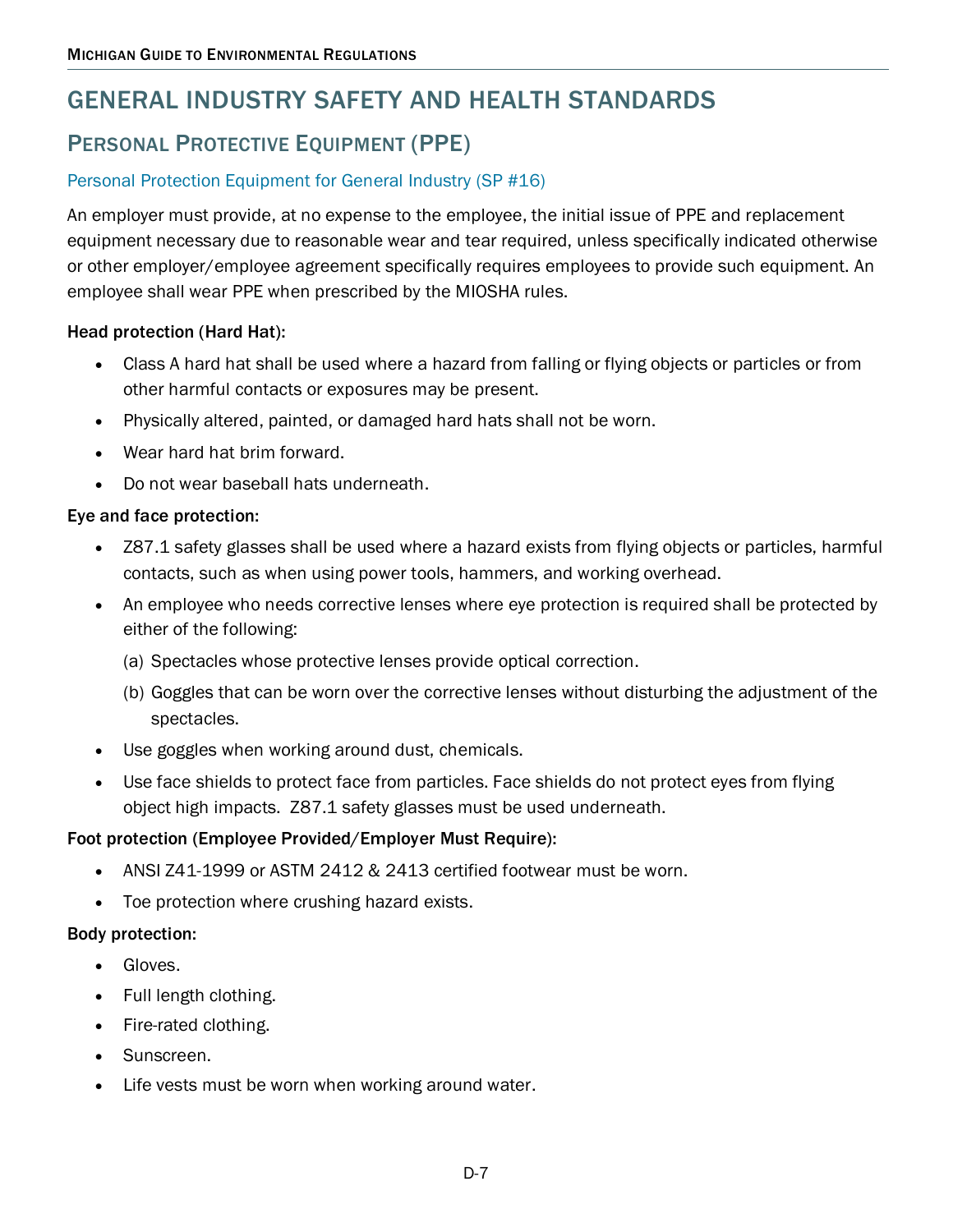Hearing protection, Part 680: [www.michigan.gov/documents/CIS\\_WSH\\_part680\\_35660\\_7.pdf](http://www.michigan.gov/documents/CIS_WSH_part680_35660_7.pdf) Respiratory, Part 451: [www.michigan.gov/documents/CIS\\_WSH\\_part451\\_54075\\_7.pdf](http://www.michigan.gov/documents/CIS_WSH_part451_54075_7.pdf)

## MIOSHA'S FALL PREVENTION INITIATIVE

[STOP FALLS. SAVE LIVES.](https://www.michigan.gov/leo/0,5863,7-336-78421_11407_15317-402966--,00.html)

- MIOSHA [Publications](https://www.michigan.gov/leo/0,5863,7-336-78421_11407_15317_79023-404069--,00.html)
- MIOSHA [Standards](https://www.michigan.gov/leo/0,5863,7-336-78421_11407_15317_79023-404070--,00.html)
- MIOSHA [Standard Interpretations](https://www.michigan.gov/leo/0,5863,7-336-78421_11407_15317_79023-404071--,00.html)
- [Policies and Procedures](https://www.michigan.gov/leo/0,5863,7-336-78421_11407_15317-404385--,00.html)
- [Video Library and Streaming Service](https://www.michigan.gov/leo/0,5863,7-336-78421_11407_15317_79023-404073--,00.html)
- MIOSHA [Training Institute \(MTI\) Courses](https://www.michigan.gov/leo/0,5863,7-336-78421_11407_15317_79023-404075--,00.html)
- **[Other Resources](https://www.michigan.gov/leo/0,5863,7-336-78421_11407_15317_79023-404072--,00.html)**

## PROCESS SAFETY MANAGEMENT OF HIGHLY HAZARDOUS CHEMICALS

The MIOSHA General Industry Safety Standards - [Part 91, Process Safety Management of Highly](http://www.michigan.gov/cis/0,1607,7-154-11407_15368_23451---,00.html)  [Hazardous Chemicals](http://www.michigan.gov/cis/0,1607,7-154-11407_15368_23451---,00.html) and [General Industry Occupational Health Standards -](http://www.michigan.gov/cis/0,1607,7-154-11407_15368_23451---,00.html) Part 591 (R 325.18301- [18302\),](http://www.michigan.gov/cis/0,1607,7-154-11407_15368_23451---,00.html) adopted by reference the federal standards 29 CFR 1910.119 and 1910.109.

This standard contains requirements for preventing or minimizing the consequences of catastrophic releases of toxic, reactive, flammable, or explosive chemicals. These releases may result in toxic, fire, or explosive hazards. The standard applies to all workplaces with processes involving Highly Hazardous chemicals at or above specified threshold quantities. Regulated employers include manufacturers of bulk and specialty chemicals, solvent based paints and coatings, adhesives, pharmaceuticals, pulp and paper processors, agricultural chemicals, and public water treatment facilities.

The standard also applies when keeping, having, storing, manufacturing, selling, transporting, and using explosives, blasting agents, and pyrotechnics. These rules do not apply to the sale and use (public display) of pyrotechnics, commonly known as fireworks, or to the use of explosives in the form prescribed in the official United States pharmacopoeia. Compliance with the standard typically requires the involvement of specially trained Industrial Hygienists, Safety Professionals or Professional Engineers.

Contact MIOSHA Consultation Education & Training Division for assistance at 517-284-7720.